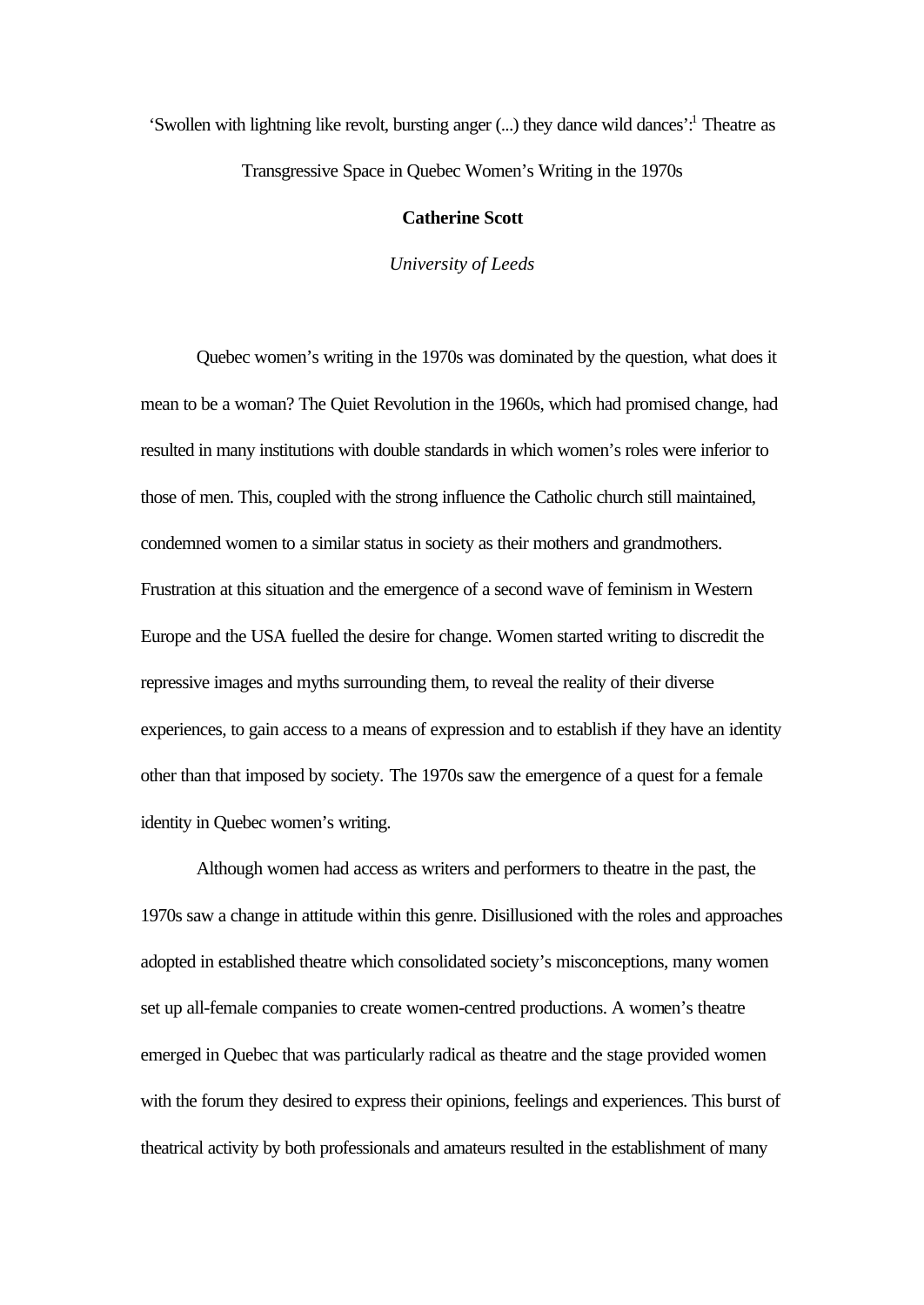collectives like the *Théâtre des cuisines* (kitchen theatre), a Marxist, non-professional group formed in 1973, whose creations focused on women's material situation. Often produced on a small scale these feminist productions were presented in school gyms, YWCAs and small theatres. Experimental in style, they placed an emphasis on improvisation techniques and collective creation. Lacking the structure of traditional theatre they avoid closure, juxtaposing monologue and dialogue, speech and silence, with the central text interspersed with poems, songs, dancing and movement. The emphasis was on the need to overcome women's silence in order that they acquire a means of expression with which to assert their identities.

Why was theatre as a genre so popular in the quest for women's expression and in what ways did it provide a forum and a space for examining questions of female identity? In order to answer these questions and elucidate the appeal of theatre, I have chosen two plays from the wide and diverse corpus of this period which form the foundation of the theatrical activity of women writers in Quebec. Both plays were produced on a large scale and they are two of the first feminist plays which addressed the issues of women's identity radically within mainstream theatre. In a public way they transgressed the norms surrounding women, demanding change, which subsequently provoked quite a mixed reception.

The title of the first play, *La Nef des sorcières*,<sup>2</sup> is difficult to translate as it contains several different and ambiguous ideas which are not explored in the translated title *A Clash of Symbols.*<sup>3</sup> Like *sorcières* or witches, the female characters in this play are social outcasts, who from their excluded position transgress socio-cultural standards. Implicit in the title is the notion of creating a space in which women can express their identities. First performed at the *Théâtre du Nouveau Monde* in 1976, it was a collective production, which brought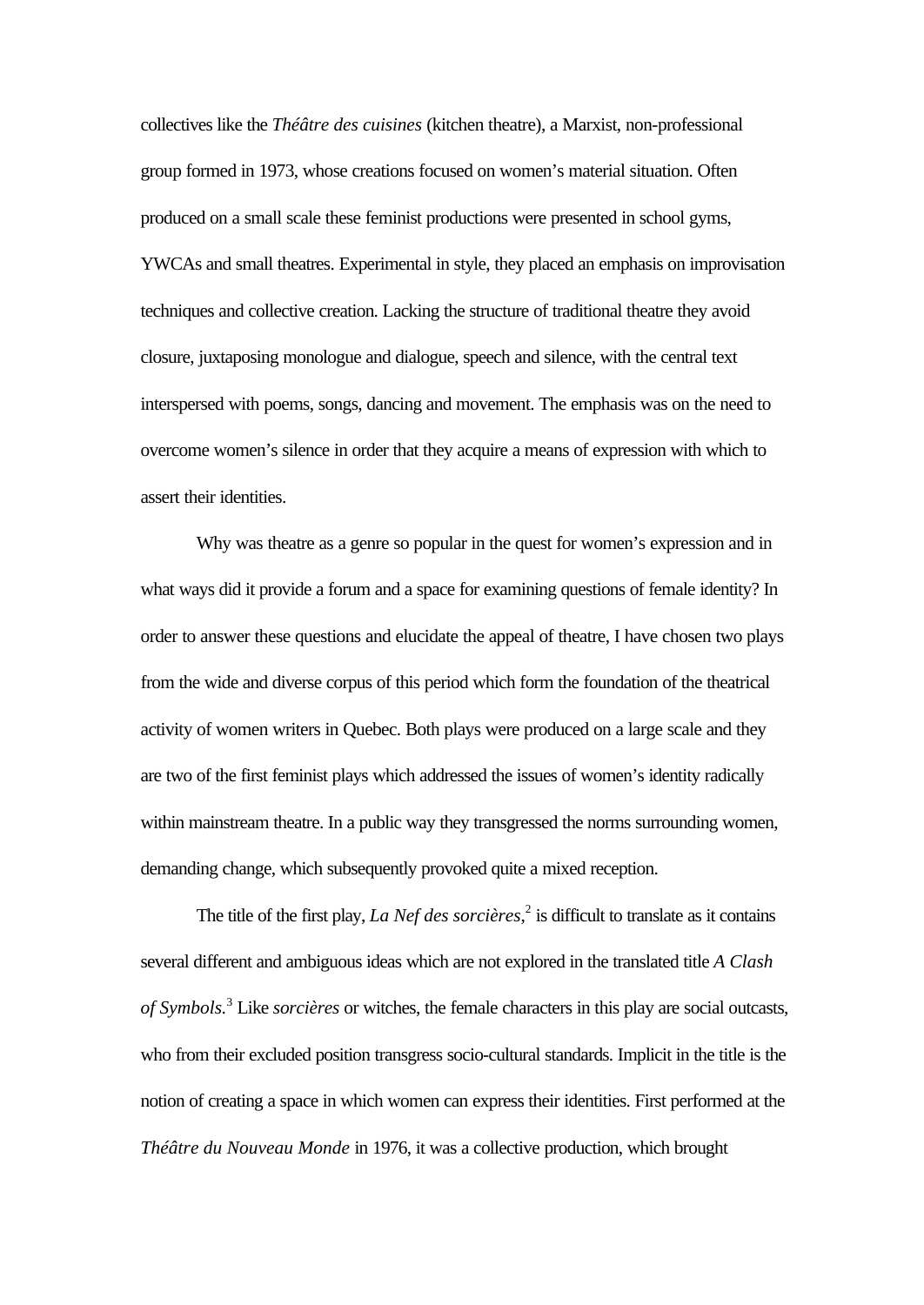together seven women involved in theatre as either actors or writers, some already established, such as Marie-Claire Blais, Nicole Brossard, Luce Guilbeault and France Théoret, and others who were not so well known: Marthe Blackburn, Odette Gagnon and Pol Pelletier.

Innovative in structure, the play consists of eight monologues, spoken by six different female characters, written by seven different writers. Each of the women is not named, but as the title of each monologue implies, they are presented in terms of their positions and roles in society. There is an *Actress* who has forgotten her lines, a *Menopausal Woman* who talks about her coming of age as a woman at a time when society regards her as no longer being one, a working class seamstress, a girl who functions in prostitute-like relationships with men, and two lesbians who have different relationships and attitudes to life. The last monologue, *The Writer* is the most radical and theoretical offering of a new approach to expression for women, which would encompass their bodies and sexuality, and free them from the constraints of patriarchal ideals. Common themes emerge in all the characters's monologues: their lack of a female identity distinct from the patriarchal defined one, the repressive myths which deny the reality of their experiences, and their inability to speak freely. In their own distinct way each of these women or witches is rejecting or changing aspects of their life in order that they can create new female identities

The play received a mixed reaction from the critics. Some criticised it for advocating that women reject society and accept a feminist policy of exclusion, which would perpetuate the isolation of women and the view that men are the enemy. Nicole Brossard, who wrote the final monologue, replied that the play was not against men but against those in power, who just happen to be men.<sup>4</sup> In contrast some hard-core feminists accused it of not being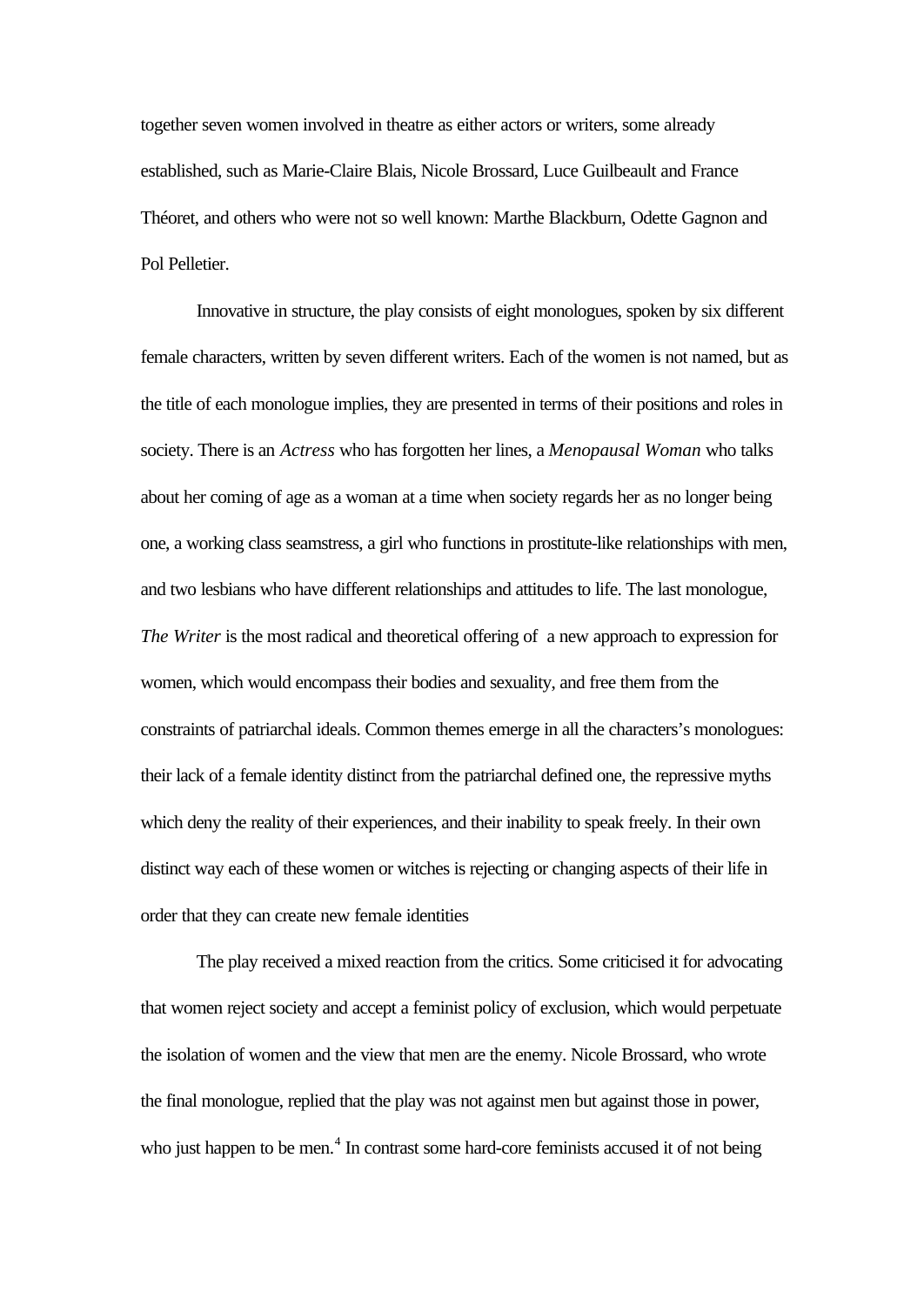radical enough claiming that the transition to main stream theatre had resulted in the dilution of ideas. However, in spite of the critics response, the play was a huge success and is one of the cornerstones of Quebec feminist theatre.

In many ways *Les Fées ont soif* (The Fairies are Thirsty), by Denise Boucher<sup>5</sup> is the inevitable successor of *La Nef des sorcières,* as it analyses the conclusions reached there and demands change. One of the critics claims that although *La Nef des sorcières* was content with tracing a portrait of the condition of women and marking out the places where future struggles could take place, *Les Fées ont soif* declared war.<sup>6</sup> The title *Les Fées ont soif*, originates from a quote from Michelet's *Sorcières* (*Witches*, 1862)*,* incorporated as an epigram at the beginning of the printed text, which describes fairies as the Queens of Gaul, proud and fantastical, who impertinently turned their backs on Christ and his apostles and continued to dance. In many ways the fairies described by Michelet are the foremothers of the women in this play. *Les Fées ont soif* deconstructs the role played by myth, image and language in the formation of women's socio-cultural identity. Through the use of archetypal women as characters; virgin, mother and whore, Boucher questions the representation of women, presenting them as emerging from their silence to condemn their repression. The fairies in *Les Fées ont soif*, more rebellious than the witches in *La Nef des sorcières*, offer alternative approaches to expression and identity.

Written and performed two years after *La Nef des sorcières*, *Les Fées ont soif* caused a controversy which led to it being banned because of its polemical attacks upon Quebec society, the church, marriage as an institution and the judiciary. The objections to the play were founded on two distinct premises, one cultural and literary, and the other religious. The cultural objection were situated within the more general debate over the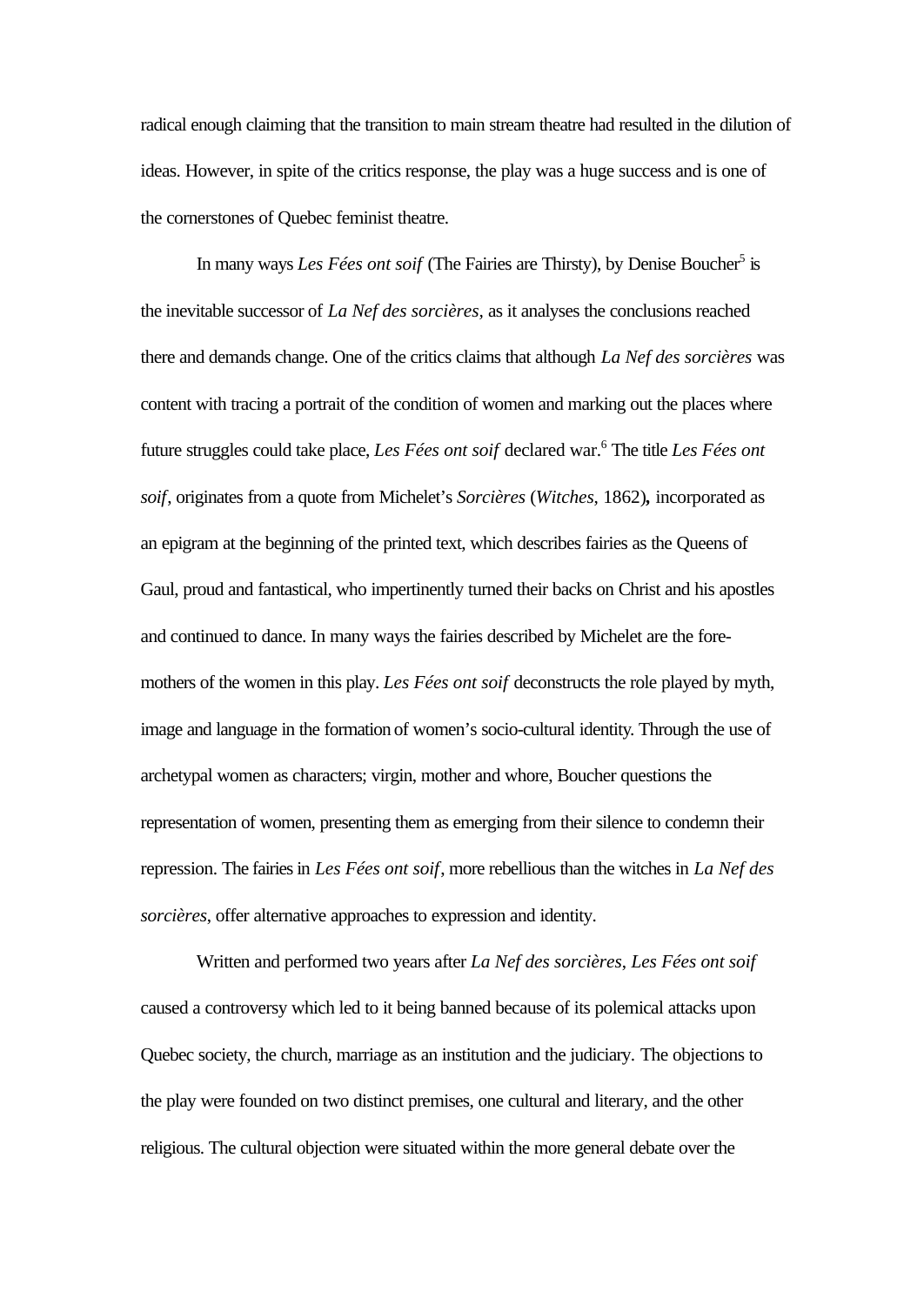decline in standards of contemporary Quebec literature, due to the increased tendency to use *joual*,<sup>7</sup> a phonetic transcription of Montreal working class's accent, rather than the *correct French*. The second more vociferous objection, which led to a blasphemy trial, centred on the portrayal of the Virgin Mary as a statue who was disillusioned with the Catholic church, and in particular with the negative influence her position as a role model of virtue had upon women. In some of the more shocking scenes she swears, rejects the church and describes her impregnation by the Holy Spirit as an act of rape. After a long, drawn out trial and much bickering between the church and the intellectuals, *Le Théâtre du Nouveau-Monde* was granted permission to perform the play. Ironically, both the religious and cultural controversies centred upon linguistic and cultural censorship and freedom of expression, all of which are central themes of the play.

In this paper I shall analyse how theatre is used as a transgressive space in these two plays to deconstruct the repressive myths, images and social norms surrounding women and illustrate the extent to which theatre was used as a tool to analyse the nature of representation. Also I will argue that theatre with its physical specificity which incorporates the body and the voice, provided Quebec women writers with a new means of expression which allowed them to break through the silence to which they were reduced by the dominant discourse and develop a new voice which was fundamental to the construction of their identity. Finally I shall consider the national context in which this theatre emerged to establish if it really was a Quebec women's theatre or rather a women's theatre in Quebec.

Both these plays, like many in the 1970s, exploit theatre as an alternative temporal and physical space. Quebec women playwrights saw the huge transgressive potential of such a parallel temporal and spatial domain to deconstruct the socio-cultural position of women in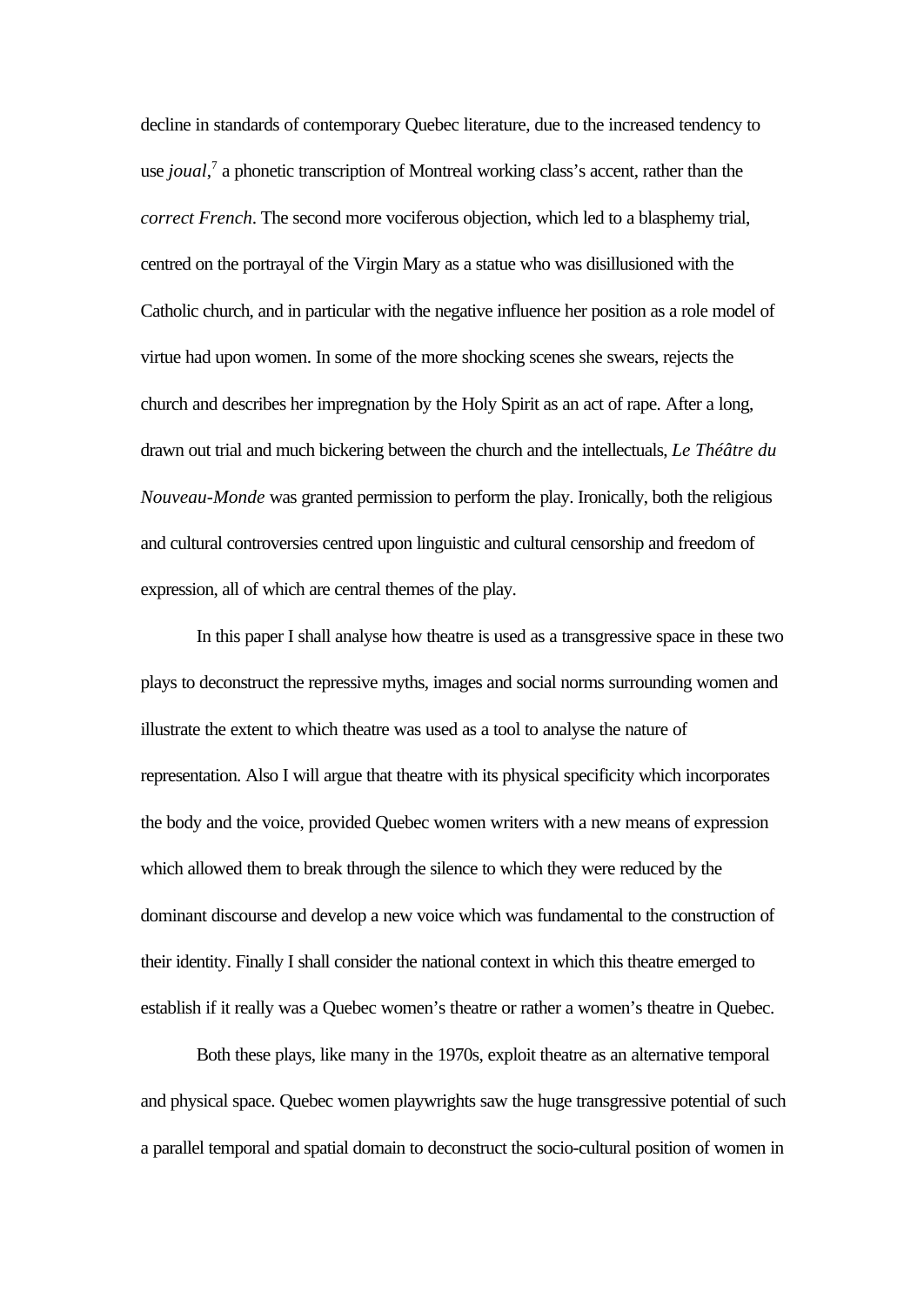society from a place both within, in the sense that theatrical time and place functions within social time and space, and yet also outside of society's direct control. Both these plays invert reality by creating worlds in which men are excluded from direct representation, and are portrayed only from a female perspective. In *La Nef des sorcières* each of the characters is presented in her own space. *The Writer* is sitting at her kitchen table in the dead of night, whilst the *Girl* is in front of the mirror getting ready for a night out. Exploiting the spatial dimensions of theatre, Boucher, in *Les Fées ont soif*, divides the stage into four distinct areas: a space representative of each archetype: *Marie*, the mother in a kitchen; *Madeleine*, the prostitute in a bedroom; the *Virgin Mary* or *Statue* raised on a pedestal towards the back of the stage; and a *lieu neutre*, or neutral space, a space free from patriarchal influence. All three characters who are isolated from each other move from their individual spaces to a neutral space, where they can express themselves freely, this is symbolic of their increasing feelings of solidarity and their newly discovered voices. *La Nef des sorcières* celebrates the specificity of women's space whilst *Les Fées ont soif* goes a stop further by rejecting women's traditional space and demanding new and different ones. These plays, rooted in the feminist maxim 'the personal is political' launch their attack on patriarchal society from female-centred space. Although they adopt different approaches to the creation of this space, neither are advocating the creation of a parallel female world exclusive of men, rather they propose creating a space within the existing society for women. Les Fées ont soif ends with the characters expressing their hopes for a world where people can exist together in equal relationships with neither party rendered inferior. The intention in both plays is to transgress the spatial restrictions for women within society without creating an alternative one.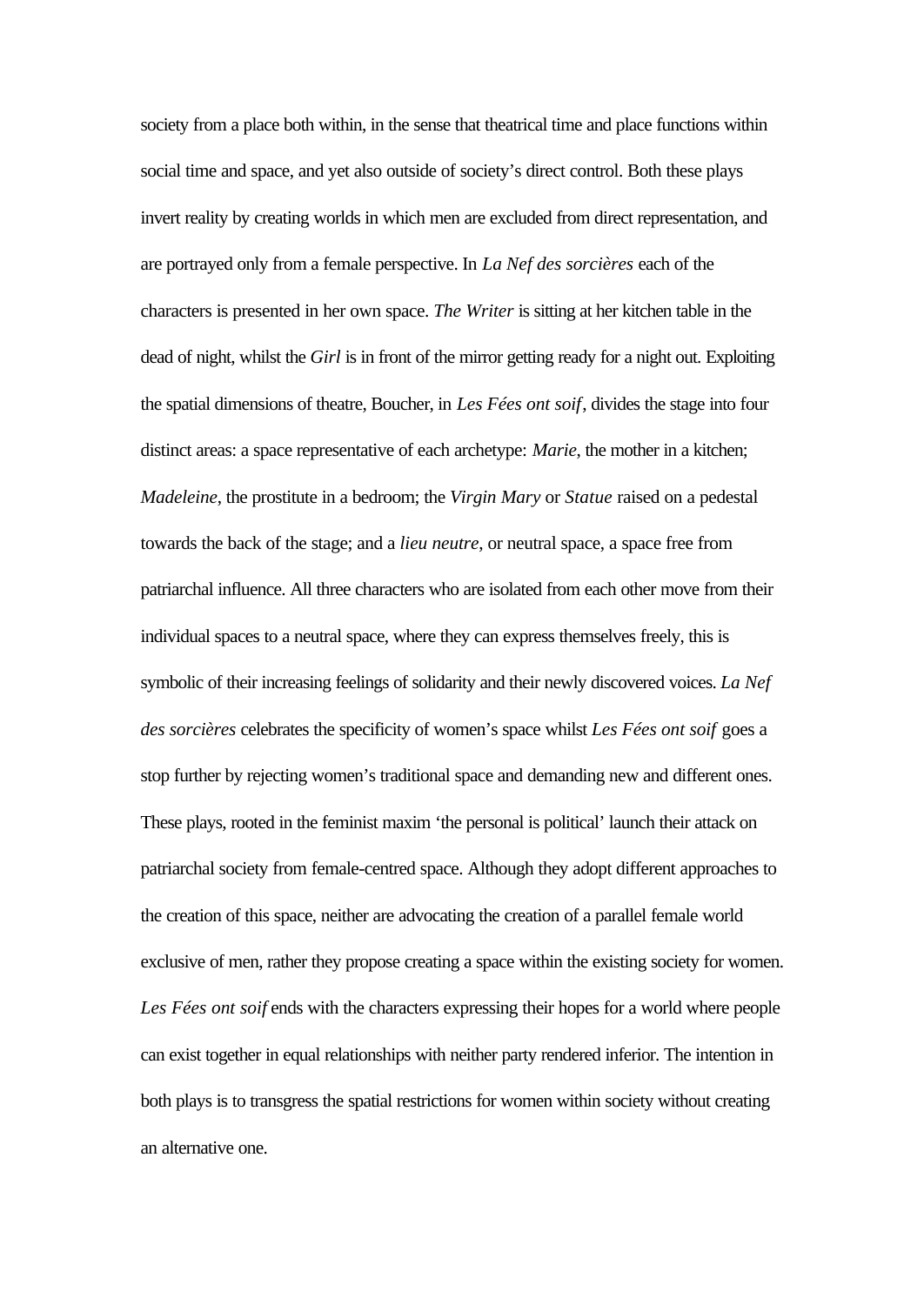Theatre's physical and visual nature provided Quebec women writers with the medium necessary to analyse the nature of representation from within. As a stylised representation of society, theatre is able to illustrate the inadequacies of the images and myths surrounding women physically rather than merely stating it. The complex and troubled relationship women have with their socio-cultural image is illustrated effectively by the character of the Virgin Mary in *Les Fées ont soif*, who as a statue, is both a representation of, and the thing represented, indicating how little or no distinction is made between women and their image in society. The *Menopausal Woman* in her monologue in *La Nef des sorcières* supports this view, 'since the beginning of time they have fixed me to a pedestal. Since the beginning of time women have been connected with myths, symbols and images'.<sup>8</sup> The *Actress,* in *La Nef des sorcières* who has a privileged relationship with representation through her career in theatre, which functions on the manipulation of image and appearance describes female identity as being nothing but the sum of various, different socio-cultural images, none of which are representative of women's specificity:

You look at my face And you see 100 faces stuck one on top of the other My face? No I give you a face-hole instead.<sup>9</sup>

Boucher's use of archetypes indicates a commitment to the deconstruction of these negative images of women. By portraying the characters as behaving in ways more 'appropriate' to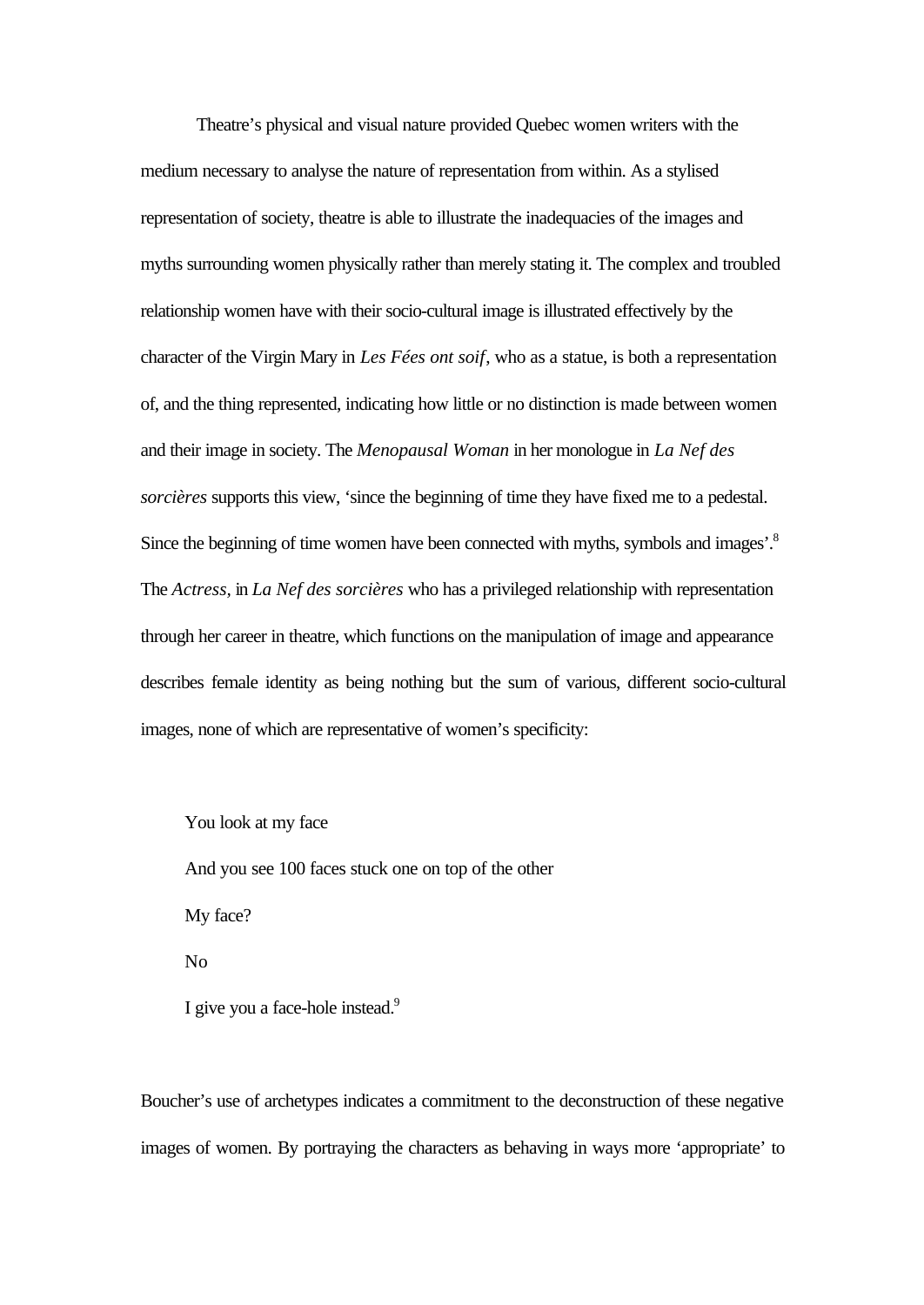that of another, the *Statue* or *Virgin Mary* swears and behaves sensuously and the mother figure *Marie* covets the whore's red stiletto boots, Boucher blurs the distinctions between these stereotypes and reveals the extent to which these socio-cultural images are unrepresentative and repressive.

Theatre as a physical space incorporates the body in a way more immediate than a written text. The characters use gesture and movement transgressively in both plays to indicate their rejection of patriarchal society and also to represent their own reality. In *La Nef des sorcières* the *Actress* squats down to urinate and examines her genitals in the mirror, the girl walks around the stage naked to reinforce ironically her status as a sexual object, and the *Writer* acts out childbirth indicating the body's role in the creative process. The characters incorporate their bodies, through gesture, dance and movement. Each of these gestures intends to express the reality of women's bodies and release them from patriarchal control.

For Quebec women writers, the body is also inextricably linked with expression and identity. Theatre provided them with a space from which their corporeal rooted voices could emerge. The *Menopausal Woman* explains how only upon reaching the menopause and being freed from the constraints of the socially defined female body is she able to find her voice: 'I am leaving the world of silence, I am just beginning to learn how to speak'.<sup>10</sup> In *Les Fées ont soif*, the *Statue* or *Virgin Mary* describes herself as being the personification of 'an oppressive silence' as she has no body.<sup>11</sup> Echoing Hélène Cixous's theories of writing with the body and the incorporation of women's different libidinal economy, which is founded upon excess with a fluid and fluctuating consciousness that is disruptive, playful and cosmic; Quebec women's theatre in the 1970s was also characterised by *jouissance*.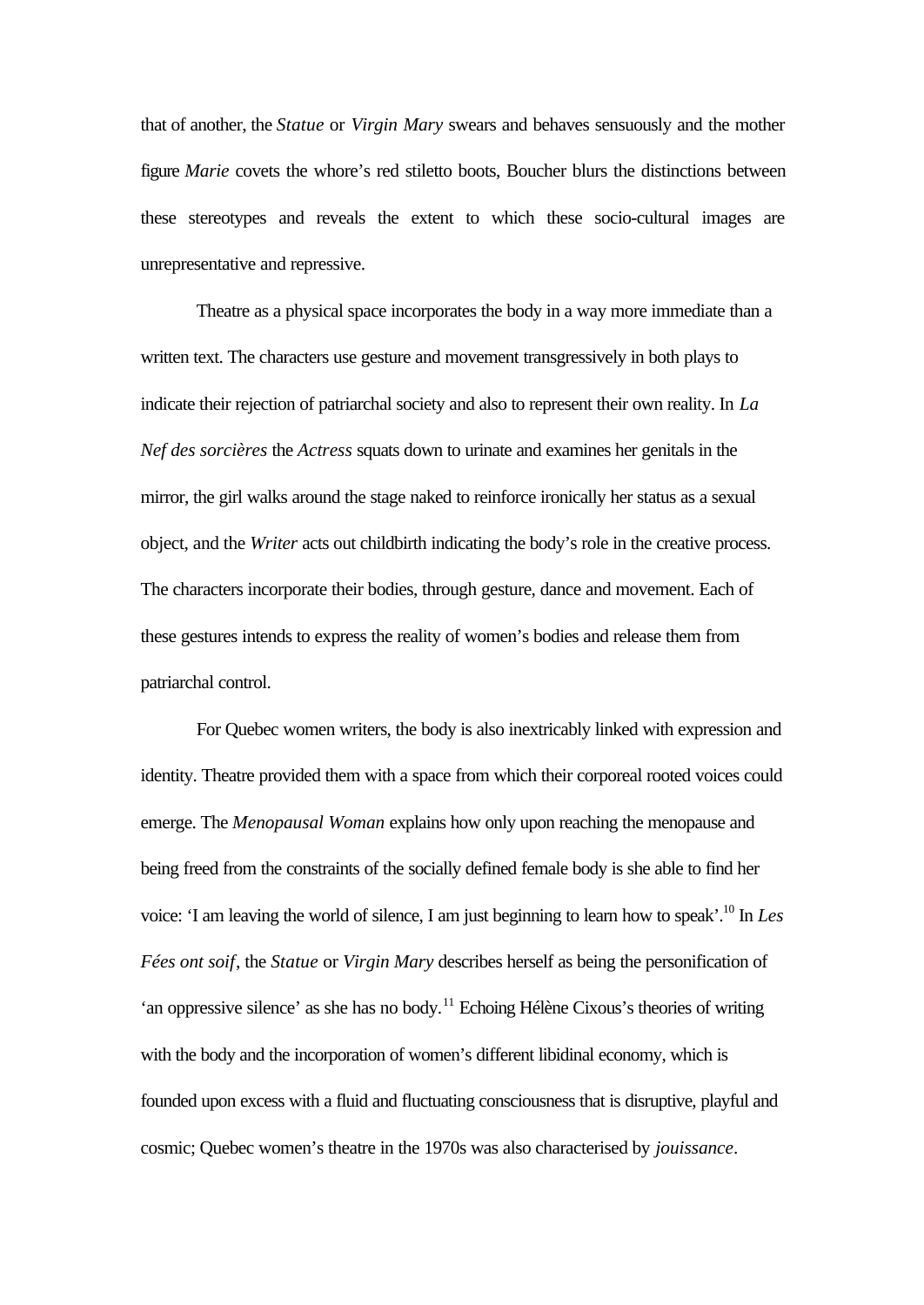Boucher highlights this connection between expression and the sexual body when she stated, 'the fact that I orgasm allows me to bring these debates onto a public forum'.<sup>12</sup> In the *avant*-*propos* she outlines how women have been exiled from their sexual bodies, like their identities, and only when they gain access to and channel their libidinal desires will they find the words to express themselves. This is symbolised in *Lés Fées ont soif* by the *Statue* who is only able to express herself after releasing the snake, representative of sexual desire, upon which she has been standing. The *Statue* describes herself as speaking with her 'chatte' or *pussy*. <sup>13</sup> The *Writer*, in *La Nef des sorcières,* in a more theoretical approach, describes women's bodies as being tattooed with signs and symbols. For her the body is omnipresent throughout her process of writing, as she searches for words in her pubic hair, between her toes and under her tongue.<sup>14</sup>

Since the 1970s, the theme of expression runs central to most of Quebec women's writing, especially theatre. Initially the emphasis was on expression at all cost, but the approach became more refined with writers deconstructing the nature of language and creating an alternative discourse accessible to women. Aware that the structure of the *accepted* form of communication impeded women's expression, Quebec women playwrights attempted to reveal the inadequacies of this language and system of thought. They described it as phallocentric, rooted in sameness, with a meaning which was supposed to be unified, single and true. In both plays phallic analogies illustrate this, 'his head is nothing but a garage in which he parks his precious phallus'<sup>15</sup> and 'Bang, bang, bang in her head, words with the giant penis-hammer'.<sup>16</sup> A plural approach to language was adopted which aimed to undermine these notions of stability, singularity and truth. Recurring, ambiguous imagery and symbolism introduced flexibility and fluidity of meaning, through the use of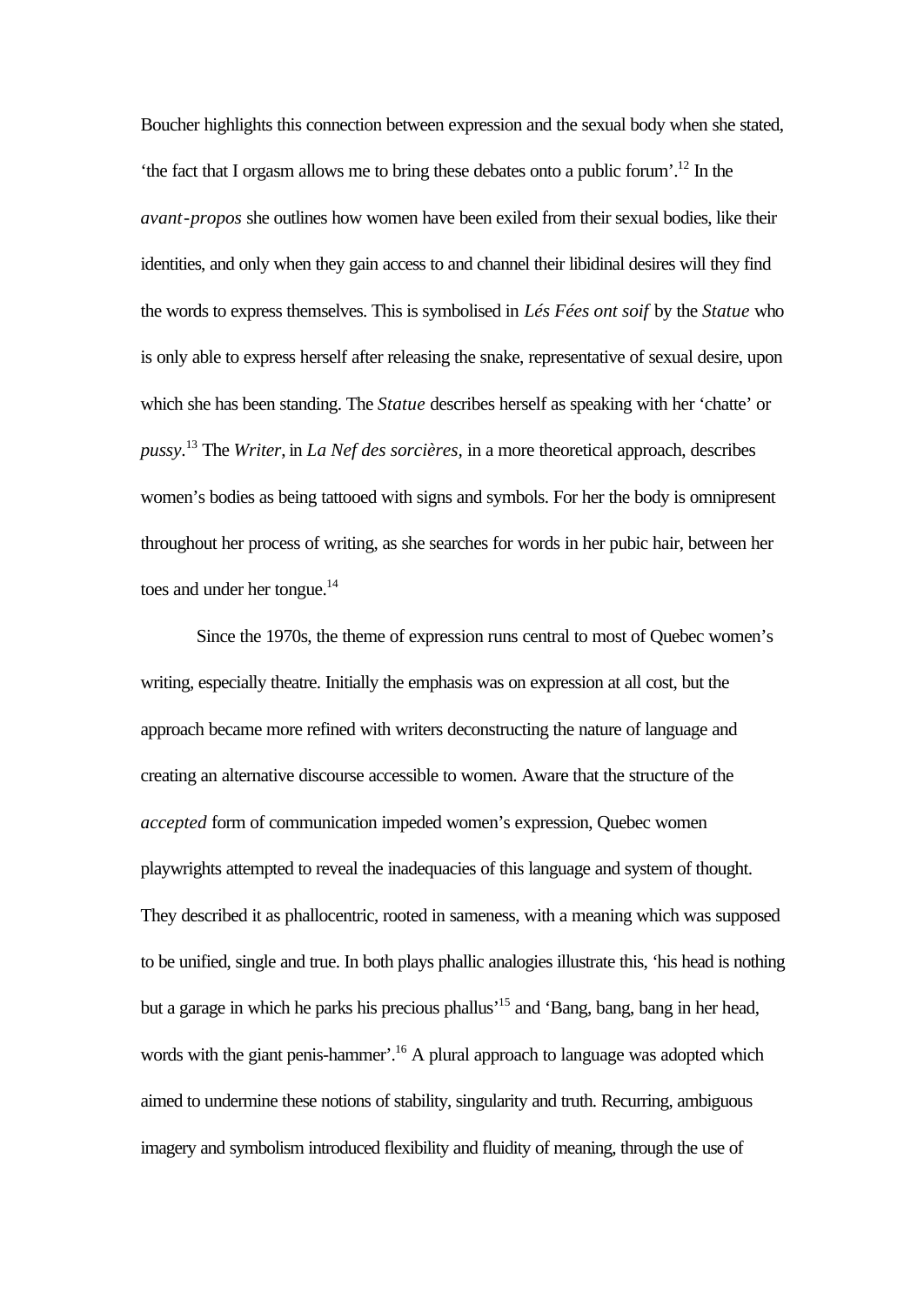word-plays, metaphors and analogies, allowing a diversity of interpretation and a multiplicity of readings.

Although flexibility of meaning is prevalent in both writing and theatre, the latter with its vocal and oral registers introduces rhythm, tone, volume and intonation, which although perceptible in written texts are not as striking. These different elements of expression were exploited in full in women's theatre to transgress the unity of patriarchal discourse and to make a space for women's voice to emerge. Litanies, chants, songs and music are all employed as forms of expression, although they are often regarded as marginal forms of expression. Some of the monologues in *La Nef des sorcières* are written in verse and with rhyme and rhythm playing a central part. In *Les Fées ont soif* the characters find it easier to express themselves through song, the seven songs reveal more about their thoughts and feelings than the monologue and occasional dialogue in the play. Mimetic animal sounds, laughter, screams, howling, pants etc. are also expressive in the plays. The transgressive potential of laughter is examined in *Les Fées ont soif* where it symbolises the rejection of society's repressive norms, 'I will no longer ever be with you, exiled from myself, look at me standing in front of you, laughing'.<sup>17</sup>

Quebec women writers used theatre as a space for transgression and expression, yet in spite of the fact that the plays reflect the cultural and linguistic specificity of Quebec, they do not create a Quebec space. Quebec literature in the years during and after the Quiet Revolution*,* focused on the centrality and importance of asserting national identity. Although this need to understand and to a certain extent express Quebec's socio-cultural specificity was reflected in much contemporary writing in this period, Quebec women's theatre seems less concerned with it. Although both plays have a distinct Quebec feel, in terms of their use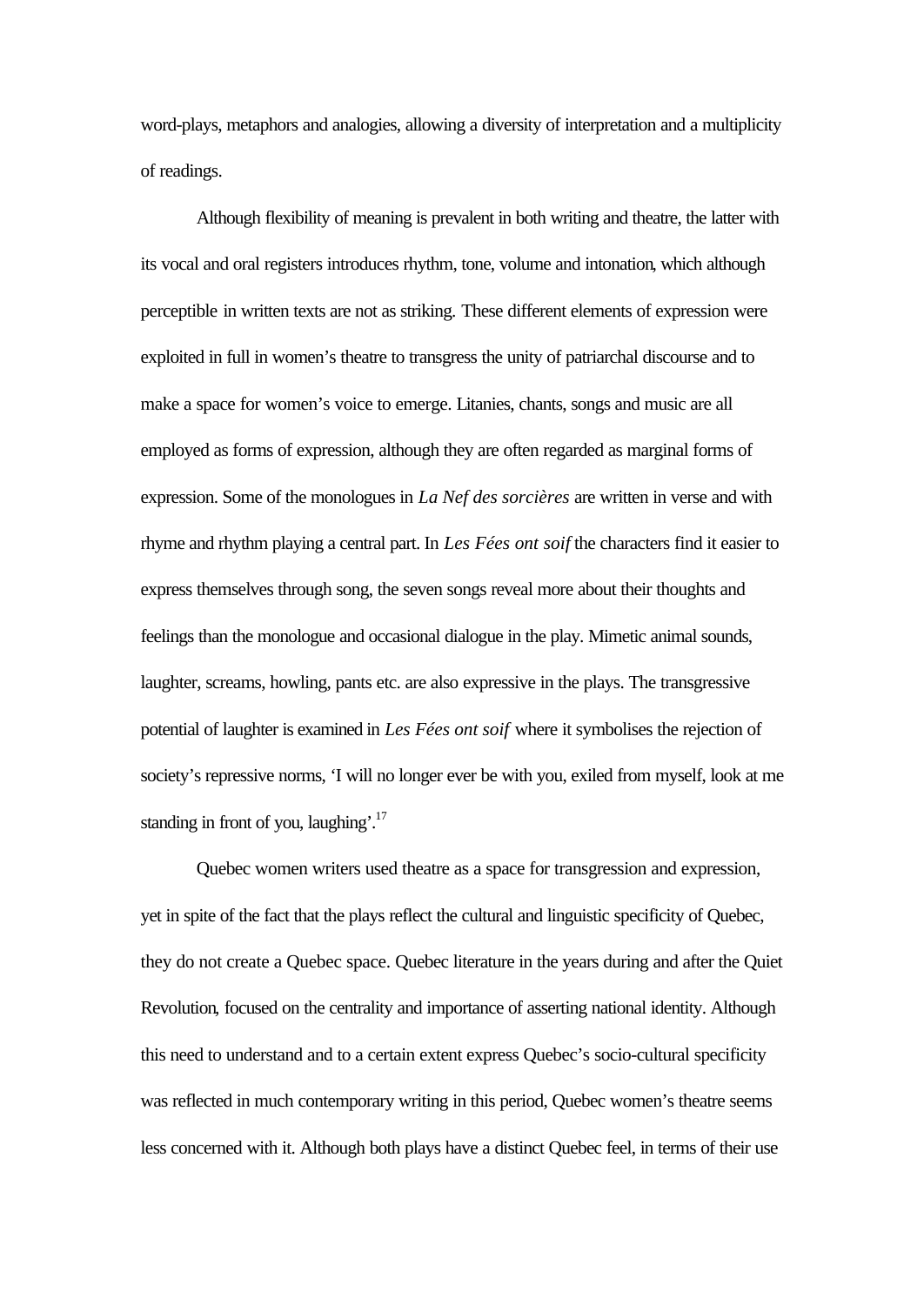of language, cultural references and location, this is secondary to their location within the world of the feminine. For example the use of *joual* and other vernacular forms of language which characterised the voice emerging from this theatre, was adopted more for its representative and transgressive nature rather than as a nationalist project. Denise Boucher exemplifies this dual quest for identity and expression for Quebec women, when she explained how she writes in both French and in the feminine - the two languages she knows, yet in her play she favours the female identity quest over a national on. The space created and used by Quebec women playwrights in the 1970s was located in Quebec, yet the focus was on creating a space for women rather than for *Québécoise* or Quebec women, and to this extent it would be better described as women's theatre in Quebec rather Quebec women's theatre.

Not a profoundly national theatre, Quebec women's theatre in the 1970s shared many of the characteristics and traits of feminist theatre throughout the world. It exploited the linguistic, corporeal, visual and vocal elements of theatre in order to question the authenticity and authority of patriarchal norms whilst also establishing the reality of their experiences. The representational specificity of theatre was the perfect genre in which to deconstruct the negative myths and images surrounding women, and provide them with the forum necessary to assert their socio-cultural identities. The additional vocal and oral features of theatre as well as the omnipresence of the body, facilitated Quebec women writers quest for a means of expression which would encompass the physical and sexual difference and yet also function, to a certain extent, within the existing discourse. The marginalised forms of communication central to theatre: gesture, movement, rhythm, tone and intonation proved valuable in their quest to express themselves in the gaps and silences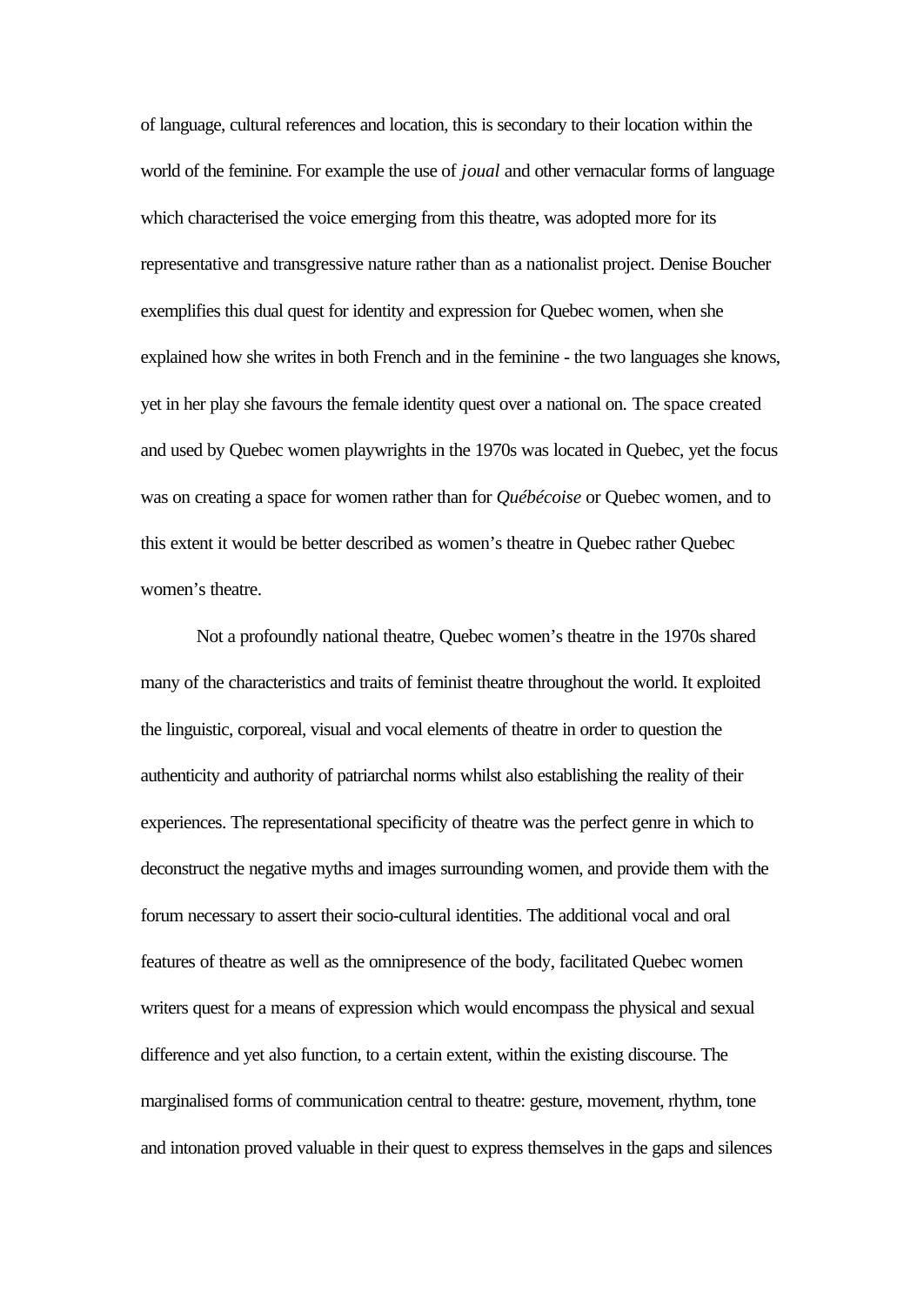of the patriarchal discourse, as well as providing tools with which to subvert or rather broaden the focus of this repressive discourse for women. Like the witches, in the title, who were full of revolt and bursting with desire, the fairies and witches of these two plays dance rebelliously within the confines of theatrical space. Theatre provided Quebec women in the 1970s with the space they needed to transgress patriarchal limits, develop a new voice, and assert their female identities.

## **NOTES**

1. Xavière Gauthier, 'Why Witches?' in E. Marks & I. De Courtivron, *New French*

*Feminisms* (Hertfordshire, Harvester Wheatsheaf, 1981), pp.199-203 (p.199).

2. *La Nef des sorcières* (Montréal, L'Héxagone, 1992).

<sup>3.</sup> The ambiguity lies in the word *nef* which can be translated as either the nave of a church, which questions ecclesiastical authority and attitudes, or as a boat which makes allusion to *La Nef des fous* a legendary, medieval ship upon which suspected witches were placed. The translation made of the play in the 1970s, *A Clash of Symbols*, which corresponds well to the themes of the play, overlooks or ignores the elements intrinsic in the French title. 4. Lori Saint-Martin,'Introduction' in *La Nef des sorcières* (Montreal, L'Héxagone, 1992), p.39.

5. Denise Boucher, *Les Fées ont soif* (Montréal, L'Héxagone, 1989).

6. André Dionne, 'Autour des Fées; Le théatre de la vie', *Lettres Québecoises* (1981), 23, p.39.